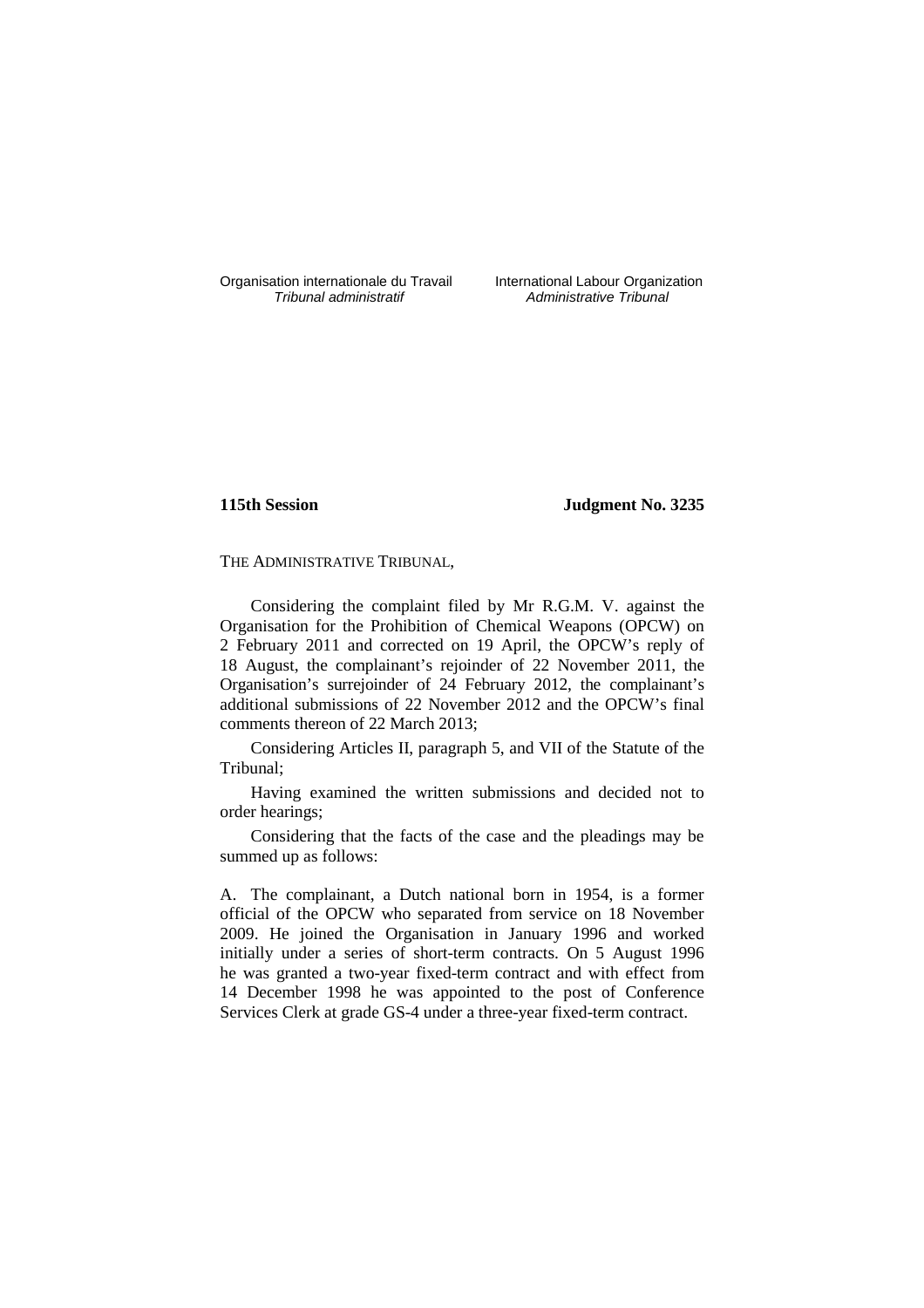On 12 March 2007 the complainant went on certified sick leave. His leave was monitored by Dr R., the Senior Medical Officer of the Health and Safety Branch, who also advised him with respect to his course of treatment. By a letter of 11 October Dr R. informed the insurance broker responsible for the day-to-day administration of the OPCW's Group Insurance Contract, which included a policy covering service-incurred death and disability and a policy covering non service-incurred death and disability, that he had recommended that the complainant seek additional treatment in order to assist him with his return to work. On 13 December 2007 the complainant exhausted his entitlement to sick leave with full pay and was placed on sick leave with half pay.

In a letter of 18 February 2008 to the Director of Administration, who was also Chairperson of the Advisory Board on Compensation Claims (ABCC), the complainant stated that he and his treatment providers were of the opinion that he was totally and permanently incapacitated for further work at the OPCW, and he requested benefits under the Organisation's non service-incurred death and disability insurance policy. Two days later, Dr R. wrote to the insurance broker expressing the same opinion and recommending that the complainant be assessed according to the aforementioned policy.

At the insurance broker's request, on 4 June 2008 the complainant underwent a medical examination conducted by the insurance broker's own expert, Dr V.d.B. In his report Dr V.d.B. concluded inter alia that the complainant was not 100 per cent disabled but that "he would be for less than 33 %". By a letter of 4 July the insurance broker informed the Administration that Dr V.d.B. had determined that the complainant was temporarily incapacitated for work and that the origin of the incapacity was mainly of a non-medical nature. In addition, he would be able to perform duties within the OPCW that were reasonably compatible with his abilities, education and experience. On 5 August 2008 the complainant exhausted his sick leave entitlements.

In a letter of 12 September 2008, appended to which was a medical report from Dr R. regarding the complainant's condition, the Director of Administration informed the insurance broker that the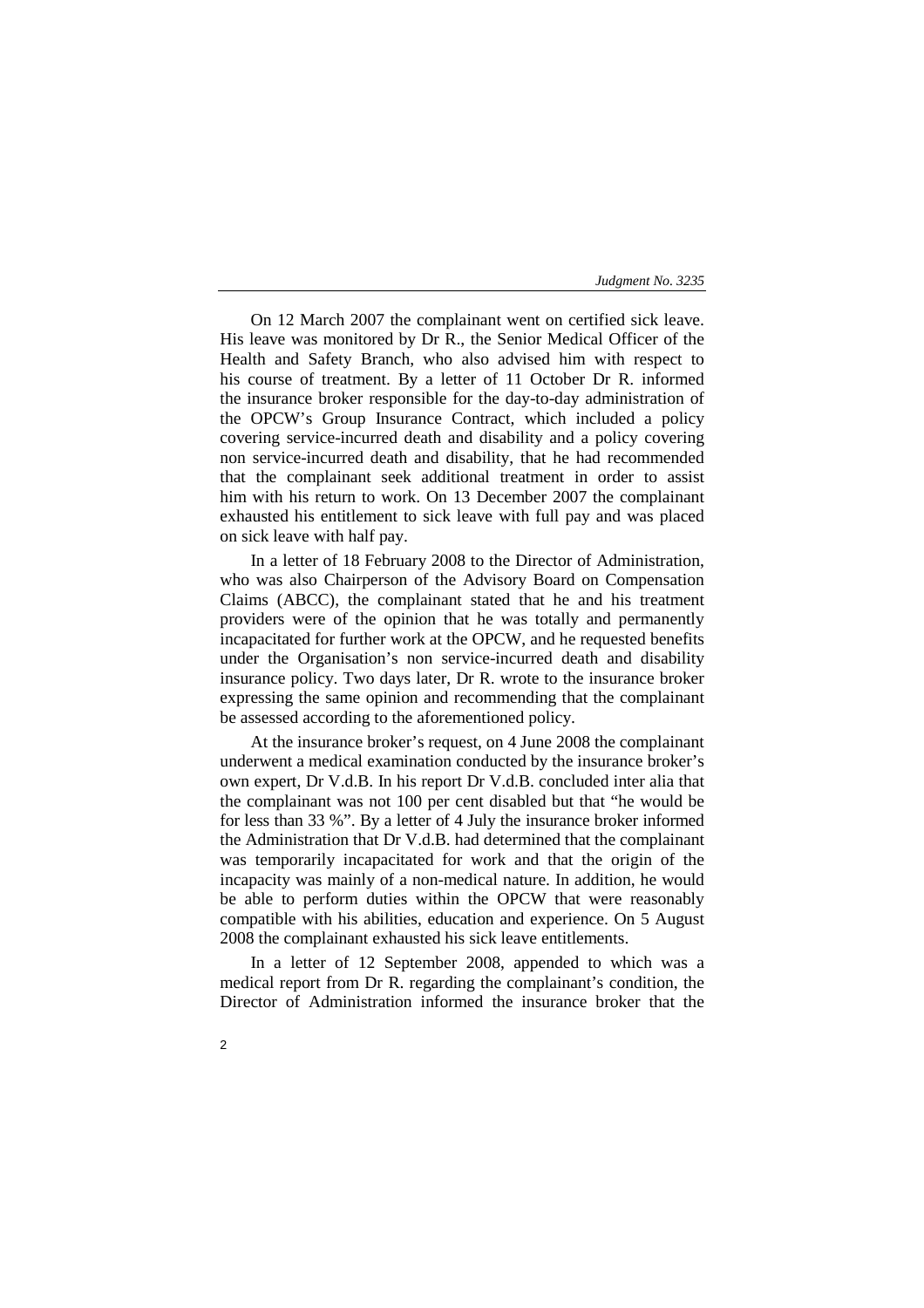3

OPCW was of the view, based on medical information, that the complainant satisfied the criteria for non service-incurred total permanent disability as defined in the Group Insurance Contract. The Director requested that the matter be reviewed by the insurance broker's Medical Adviser with a view to adopting the Organisation's conclusions. The insurance broker replied on 17 October that a review had been undertaken, but it had been concluded that the complainant was not suffering from a permanent total disability and, consequently, he was not entitled to any benefits under the applicable insurance policy. Later that month, pending the outcome of the dispute, the complainant was placed on special leave with full pay on humanitarian grounds, with retroactive effect from 6 August 2008.

In November 2008 the Director of Administration invoked the dispute procedure contained in Article 10, paragraph 2, of the non service-incurred death and disability policy, which provided for the designation of a medical arbitrator in the event of a failure to settle a dispute related to medical questions. The complainant subsequently signed a submission agreement – the "Arbitration Compromise" – setting out the terms for the arbitration. In his report of 14 April 2009 the arbitrator concluded inter alia that the complainant was not suffering from a permanent total disability.

Having been notified of the arbitrator's findings, the complainant met with Dr R. on 11 May 2009 to discuss the arbitration. That same day he sent a letter to the Administration requesting information about his situation, given that Dr R. had asked him to decide, on the following day, whether he wanted to resume his duties or, alternatively, agree to the termination of his contract. By a letter of 22 May the Head of the Human Resources Branch explained that, as a result of the arbitration, it had been decided that he did not satisfy the criteria to be considered totally and permanently disabled under the Organisation's insurance policy and his claim was therefore not receivable by the insurers. Furthermore, the Director-General had decided to discontinue the complainant's special leave with full pay effective one week from the date of his receipt of the letter, that is, 2 June. He was expected to return to his post as from that date, at which point he would be placed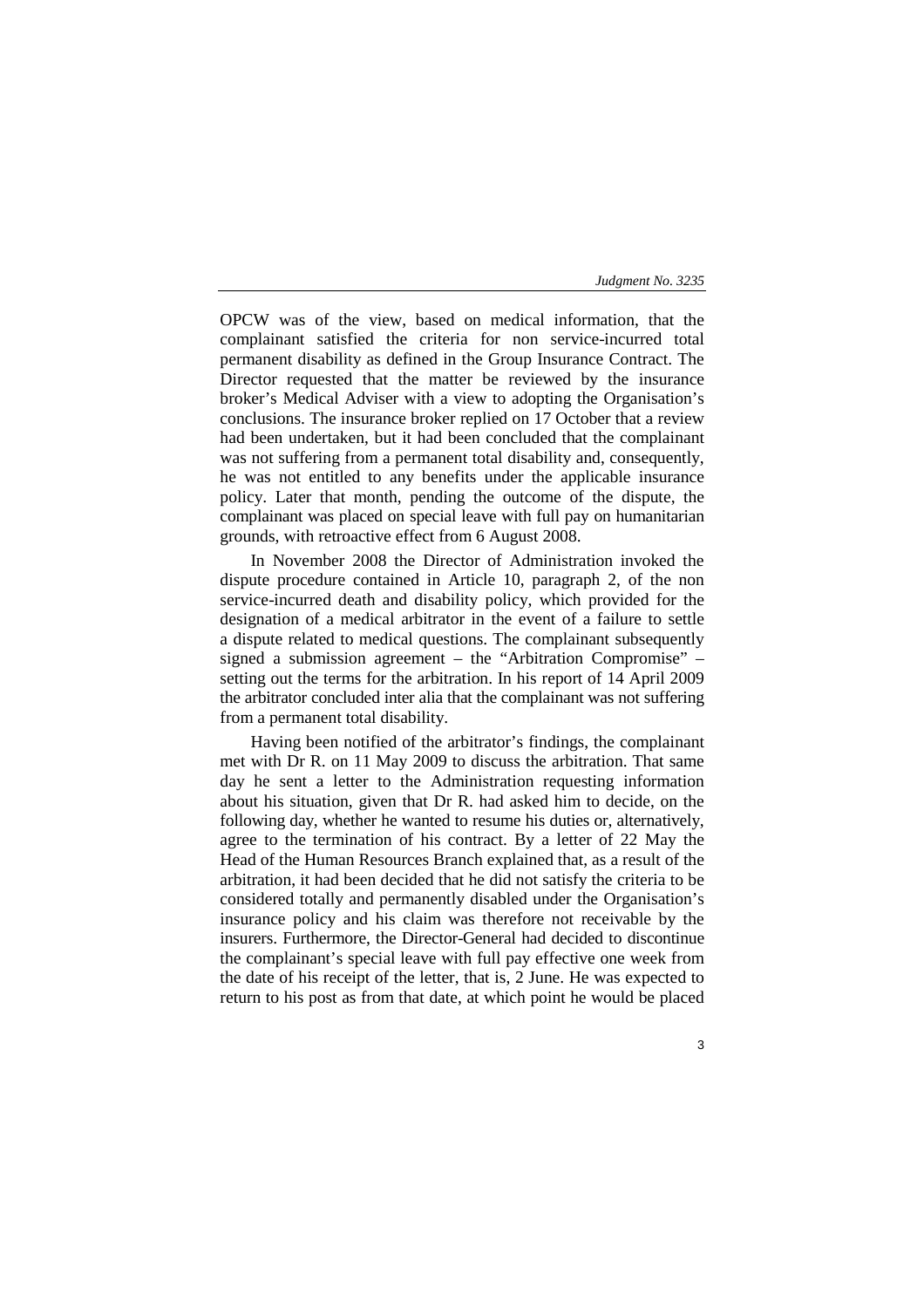on a structured return-to-work programme under the guidance of the Health and Safety Branch. In the event that he failed to return to work, the Director-General would initiate a termination process under Staff Regulation 9.1(a) and the relevant Interim Staff Rules and Administrative Directives.

During the following weeks the complainant made numerous enquiries with the insurance broker and the Administration which variously related to the arbitration, and his concerns with respect to his return to work and the possible termination of his contract. By a letter of 15 June 2009 the complainant's lawyer asked the Administration to provide detailed information about the proposed return-to-work programme and the complainant's entitlement to an indemnity under Article 19 of the OPCW's death and disability insurance policy, inter alia.

On 29 June 2009 the Head of the Human Resources Branch notified the complainant that, as he had not returned to work as requested, the Director-General had convened a special advisory board (SAB) to consider the proposed termination of his appointment. In a memorandum of 28 September the SAB unanimously advised against termination of the complainant's contract on the basis of his being "incapacitated for further service due to reasons of health", but it further advised that his contract could possibly be terminated in accordance with one or more of the remaining conditions set out in Staff Regulation 9.1(a). In a memorandum of 29 September to the Director-General, the Joint Advisory Board (JAB) indicated that the SAB had submitted its recommendations and that the JAB concurred with the SAB's conclusion and had taken note of its recommendations. By a letter of 20 October the complainant was notified of the Director-General's decision to terminate his contract, with effect from 18 November 2009, in accordance with Staff Regulation 9.1 on the grounds that his services had proved unsatisfactory.

The complainant requested a review of that decision on 13 November 2009, but he was informed by a letter of 1 December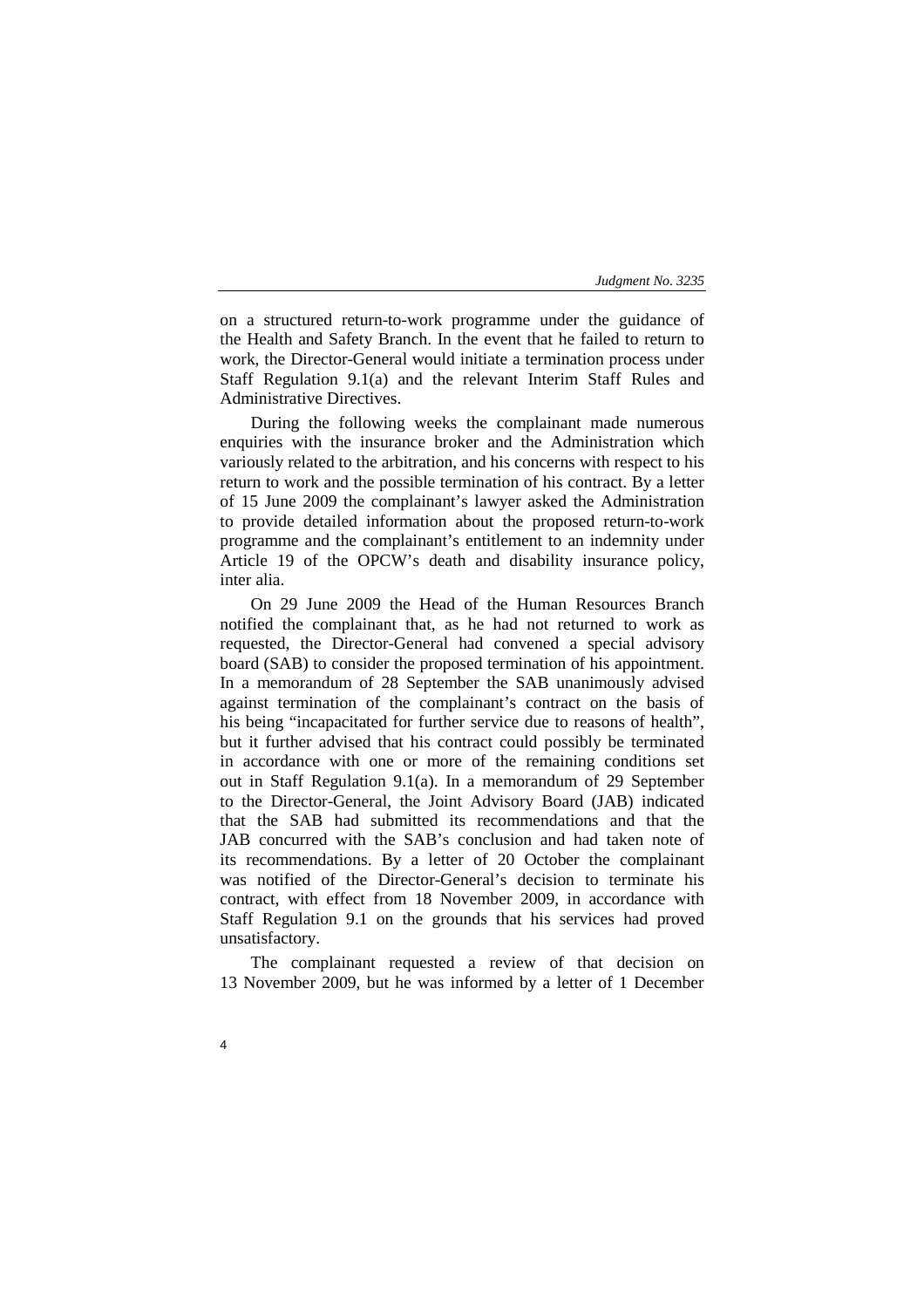that the Director-General had decided to maintain it. On 23 December he lodged an appeal with the Appeals Council challenging the arbitration process which led to a denial of his request for disability benefits and the decision to terminate his contract. In its report of 21 October 2010 the Council recommended that the Director-General set aside the decision to terminate the complainant's contract, reinstate him in his former post, and reconsider the grounds of the termination decision in light of Dr R.'s medical opinion – provided on 15 October – that the complainant could not return to work. By a letter of 19 November 2010 the complainant was informed that the Director-General reconfirmed his decision to terminate the complainant's contract on the basis of unsatisfactory service and that he would not reconsider the basis for that decision. That is the impugned decision.

B. The complainant submits that the decision to terminate his appointment was tainted by breaches of procedure and due process and by errors of fact and law. He asserts that the Administration provided the SAB with inaccurate information and did not inform the SAB of its failure to respond to his requests for information. In addition, the SAB considered his termination on the grounds of incapacity and not, as the Administration advanced, on the grounds of unsatisfactory service. Furthermore, as he was not informed of the composition of the SAB or the JAB and was given no opportunity to respond to the Administration's submissions to the SAB, his due process rights were violated.

Referring to Staff Regulation 10.2, the complainant states that the Director-General may impose disciplinary measures on staff whose conduct is unsatisfactory and he acknowledges that it is well settled that a failure to report to work without authorisation or good reason amounts to misconduct. In his view, the Administration's allegations in this respect are equivalent to an accusation of misconduct, and it was therefore required to pursue the related disciplinary procedures set out in the Staff Regulations and Staff Rules. The termination decision is consequently vitiated by the OPCW's failure to apply those provisions.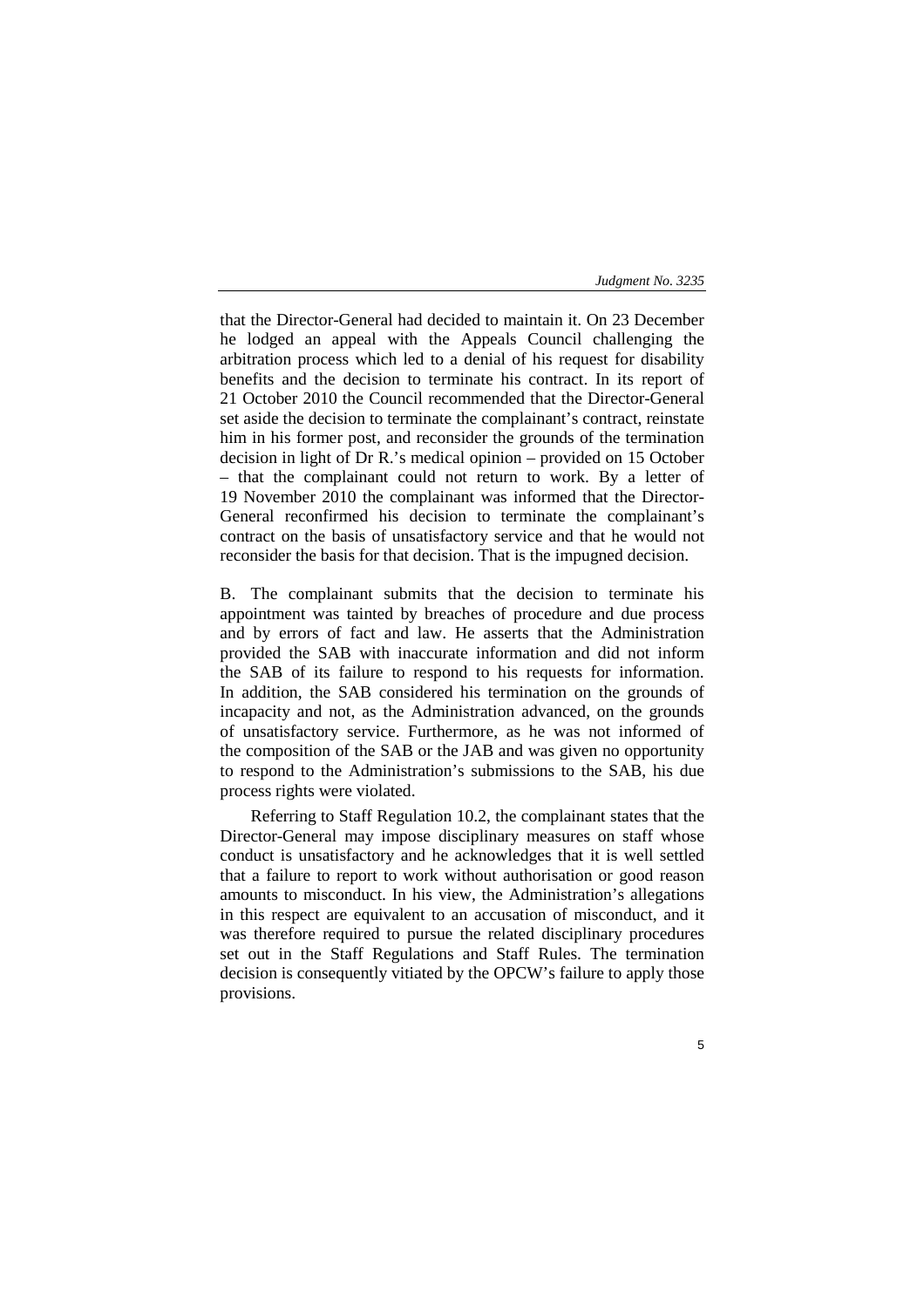The complainant contends that the Organisation failed to provide a safe and healthy working environment. He argues that it demonstrated a lack of good faith by demanding that he participate in the arbitration process and by requesting his signature on the Arbitration Compromise, despite the fact that he was not a party to the Group Insurance Contract. In addition, after the arbitration, the defendant did not reply to his requests for information regarding the proposed return-to-work programme, and it failed to consider other options to facilitate his return.

He submits that his claims regarding the decision to deny his request for disability benefits are receivable, because the Tribunal has previously ruled that time limits do not apply in cases where the Administration has misled a staff member with respect to her or his appeal rights. On the merits, he argues that that decision was unlawful. Indeed, the Administration misinterpreted its rules on compensation claims and failed to submit his request to the ABCC in order to determine whether his illness was service-incurred. In his view, this error tainted all of the subsequent actions of the Administration, including the arbitration process, and renders the impugned decision unlawful *ab initio*.

By way of relief, in the complaint form the complainant asks the Tribunal to set aside the impugned decision, order his reinstatement and order the payment of all salaries, benefits and emoluments due to him from the date of his separation from service to the date of his reinstatement, with interest from due dates. In the alternative, he asks the Tribunal to find that he was and continues to be permanently disabled and is entitled to the payment of past and future disability benefits provided for under the Staff Regulations and Staff Rules, with interest from due dates. He seeks material damages, moral damages in the amount of 30,000 euros, exemplary damages, costs, and any other relief the Tribunal deems just and proper. In his brief he also asks the Tribunal to "take complete jurisdiction" of his case and to find that he suffers from a service-incurred illness and is permanently disabled. He seeks retroactive payment by the Organisation of the related benefits to which he is entitled under the service-incurred death and disability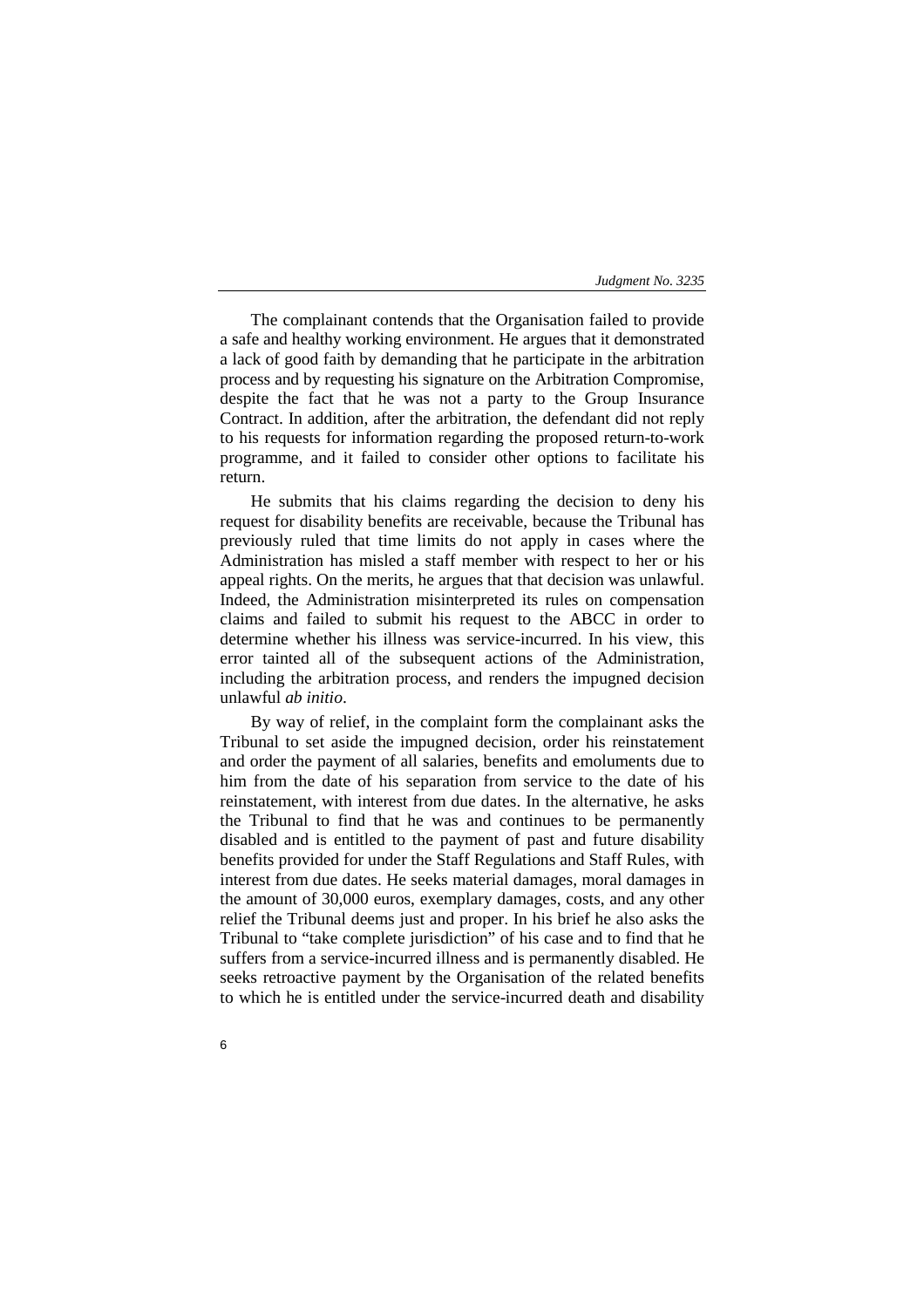insurance policy, with interest from the date when those benefits should have been paid to him.

C. In its reply the OPCW contends that the complaint is receivable only insofar as it relates to the decision to terminate the complainant's appointment. His claims with respect to the denial of benefits under the non service-incurred and service-incurred death and disability insurance policies are irreceivable for failure to exhaust the internal means of redress. The Organisation points out that on 8 October 2010 he has also lodged an internal appeal challenging a decision of 22 September by the Director-General to reject his claim of 3 September 2010 for service-incurred disability benefits and that appeal is still pending.

On the merits, it submits that the termination decision was lawful and was taken in accordance with the relevant Staff Regulations, Interim Staff Rules and administrative directives. There is no relationship between that decision and the complainant's claim for disability benefits. His appointment was terminated on the basis of unsatisfactory service, and he has failed to prove that the decision was tainted by any of the flaws which, according to the Tribunal's case law, would justify setting it aside. It was not required to initiate disciplinary proceedings for unsatisfactory service in order to take the decision to terminate his appointment. In its view, the complainant did not have reasonable grounds for not returning to work.

The Organisation asserts that the SAB and JAB procedures were conducted properly, and it explains that those procedures are not adversarial. Indeed, the SAB and JAB are not appellate bodies. Their role is to provide advice to the Director-General. Furthermore, the complainant never asked to provide comments to the SAB.

The OPCW contends that there is no evidence that the complainant suffered or suffers from a service-incurred disability or a total or permanent disability. It denies that he was misled as to whether he should pursue a claim on that basis. Furthermore, he received sufficient information regarding his return-to-work programme and could not make the provision of a detailed plan a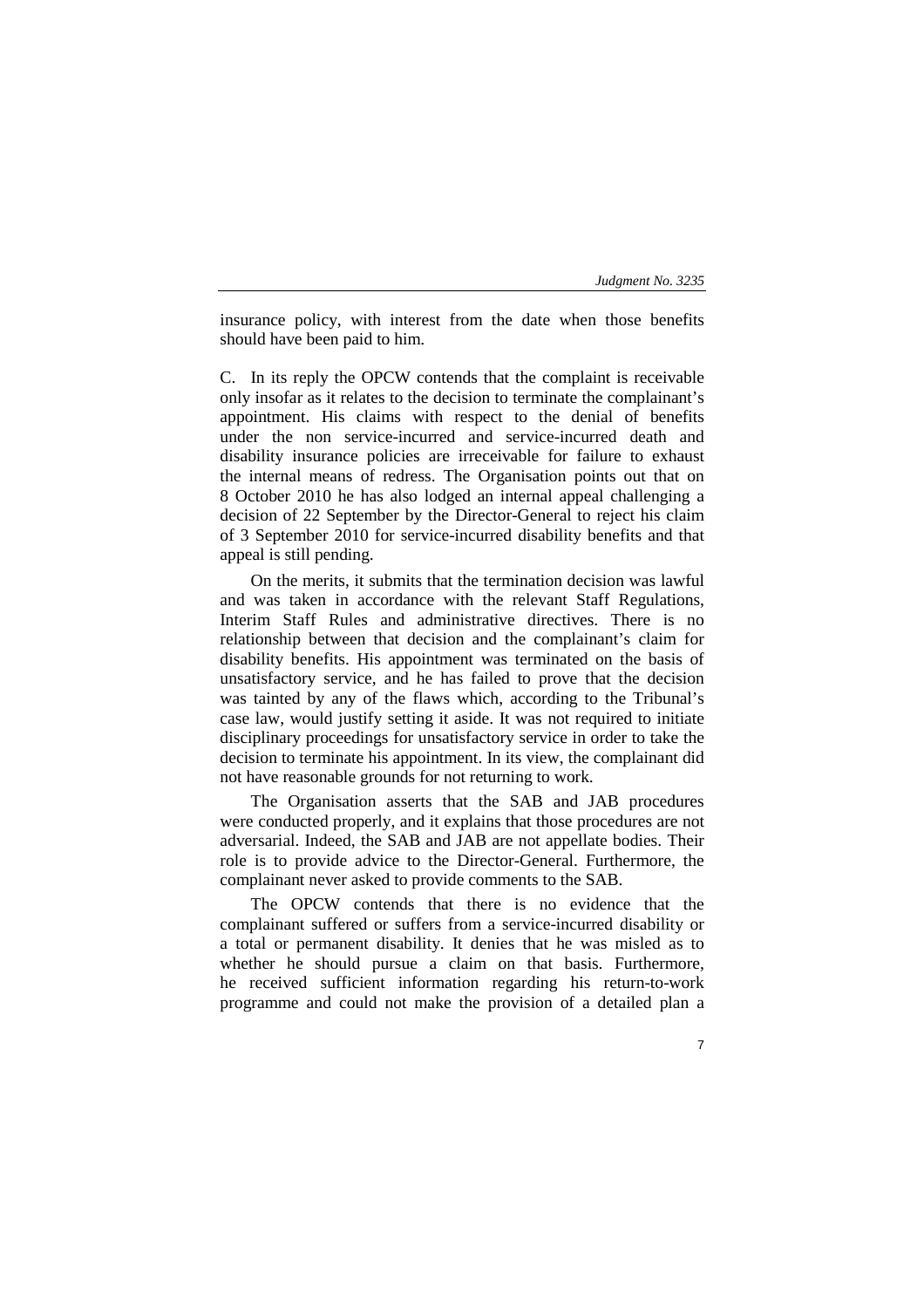precondition to his resuming his duties. Lastly, it submits that it acted in good faith towards the complainant at all times and made every effort to assist him over a period exceeding two years.

D. In his rejoinder the complainant develops his pleas. He appends new documents, including a recent medical report which, in his view, supports his argument that his initial request for benefits should have been submitted to the ABCC. In addition to his previous claims for relief, he seeks further compensation for himself and his three dependent children, costs for a medical consultation and related travel expenses, moral and exemplary damages in the sum of 150,000 euros, and legal costs in the sum of 30,000 euros.

E. In it surrejoinder the Organisation maintains its position in full. It submits that the complainant has failed to respond adequately to its arguments related to the receivability of the complaint. It contends that the new medical report is inadmissible and that, in any event, the Tribunal is not competent to make its own medical assessment relying on that report.

F. In his additional submissions the complainant appends a copy of Dr R.'s medical notes dated 13 February 2008 and argues that this document proves that his claim should have been submitted to the ABCC for consideration.

G. In its final comments the OPCW challenges the receivability of the complainant's additional submissions and asserts that they have no probative value.

# CONSIDERATIONS

1. The complainant commenced employment with the OPCW in January 1996. His appointment was terminated with effect from 18 November 2009. The decision impugned in these proceedings is the decision of the Director-General of 19 November 2010 in which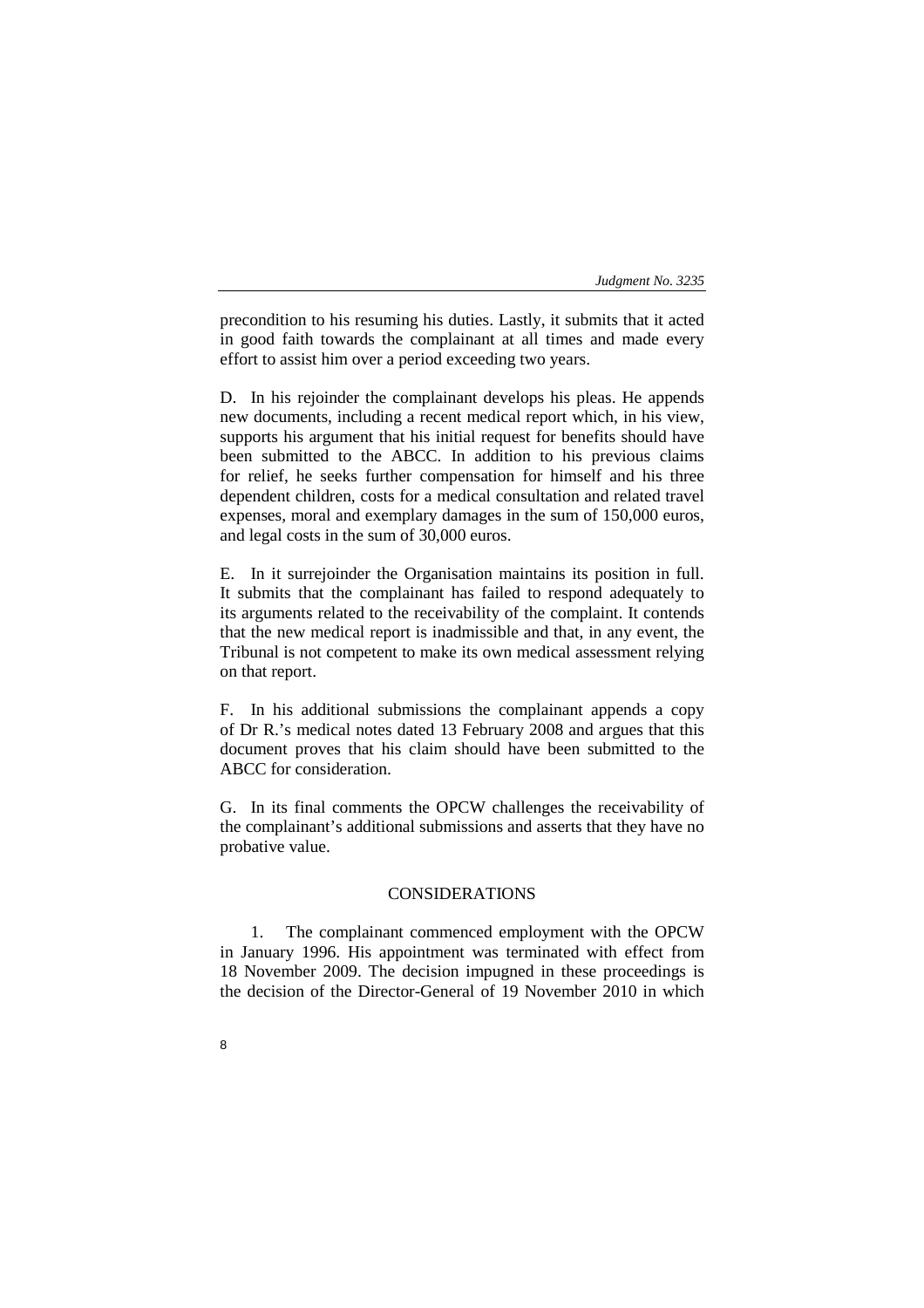he reaffirmed his earlier decision of 20 October 2009 to terminate the complainant's contract on the ground of unsatisfactory service. As discussed later, the complainant argues that this decision is broader than this in its scope.

2. The events leading directly to the impugned decision began with the complainant commencing a lengthy period of sick leave on 12 March 2007. He was then mentally unwell. The OPCW has not contested at any point the complainant's right to take sick leave at the time. Indeed Dr R., the Senior Medical Officer of the OPCW's Health and the Safety Branch, actively supported the complainant being provided psychological and psychiatric support while on this leave. Dr R. was one of the complainant's treating doctors and had at least eight lengthy consultations with the complainant between March 2007 and February 2008. By 13 December 2007 the complainant had exhausted his entitlement to sick leave on full pay and by 5 August 2008 had exhausted all entitlements to sick leave. However as a humanitarian gesture, the OPCW placed him on special leave with full pay with retroactive effect from 6 August 2008 pending the outcome of the arbitration of an issue that had earlier risen between the Organisation and the insurance broker responsible for the day-to-day administration of its Group Insurance Contract.

3. The OPCW had taken out two insurance policies for the benefit of its staff which provided benefits to insured persons in the case of, inter alia, non service-incurred disability or service-incurred disability respectively. The issue with the insurance broker arose as a result of the complainant's request of 18 February 2008 that the provision of one of the insurance policies be invoked on the basis that his illness be recognised as a non service-incurred permanent total disability, which could have led to the payment of a permanent disability benefit of three times the complainant's annual pensionable salary. The applicable policy provided benefits in the case of the death, permanent physical disability resulting from an accident, temporary incapacity or permanent total disability of an insured staff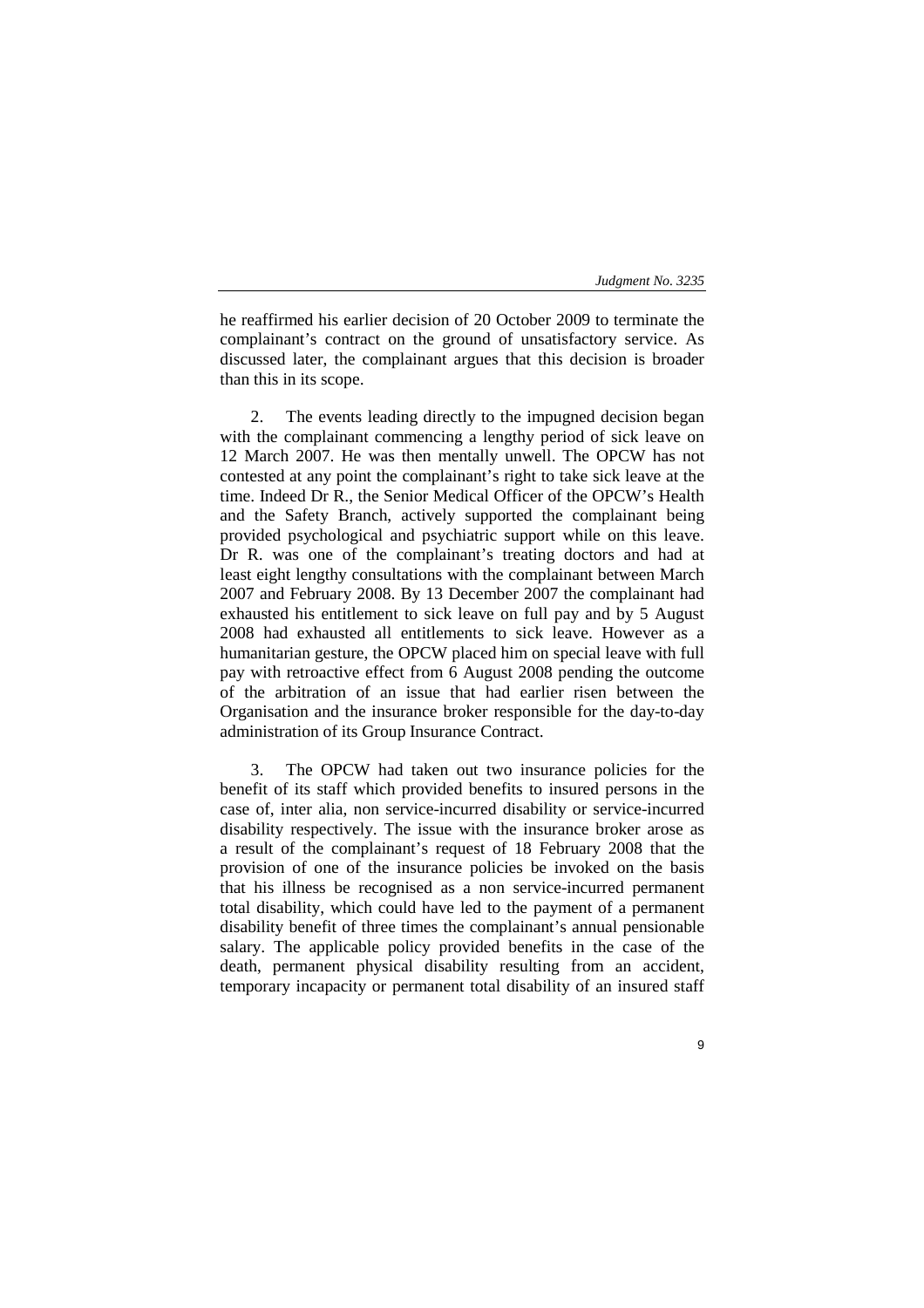member of the OPCW insofar as the death or permanent physical disability was not covered by the OPCW's Rules and Regulations with respect to service-incurred risks.

4. The service-incurred policy provided benefits in case of death, permanent disability and temporary incapacity of an insured OPCW staff member attributable to the performance of official duties. These benefits aligned with the right of staff members under Staff Rule 6.2.03 to compensation in any of these last-mentioned circumstances.

5. The complainant's request was supported by Dr R. who wrote to the insurance broker on 20 February 2008 expressing the conclusion that the complainant was "totally and permanently incapacitated for further work with OPCW". The complainant was subsequently examined on 4 June 2008 by Dr V.d.B., at the request of the insurance broker, but Dr V.d.B. did not share Dr R.'s opinion about the complainant's incapacity. In his report Dr V.d.B. concluded the complainant was "not 100% disabled (he would be for less than 33% though)" and also expressed the opinion that the complainant "would be able to perform his own or other duties within the OPCW or with another employer if the recommendations made in Conclusion 1 are followed up". After noting that the complainant's recovery was held back by social interaction problems with some staff at work, Dr V.d.B. had recommended in Conclusion 1 that "arrangements [should be] made about internal communication and social interaction (rules of conduct). A counselling session (mediation) [could] also make a positive contribution in this respect."

6. This conclusion was not accepted by the Organisation. On 12 September 2008 the Director of Administration wrote to the insurance broker reiterating the view that the complainant was totally and permanently disabled (for the purposes of the policy). This letter appended a letter of the same date from Dr R. who challenged, in detail, a number of Dr V.d.B.'s conclusions.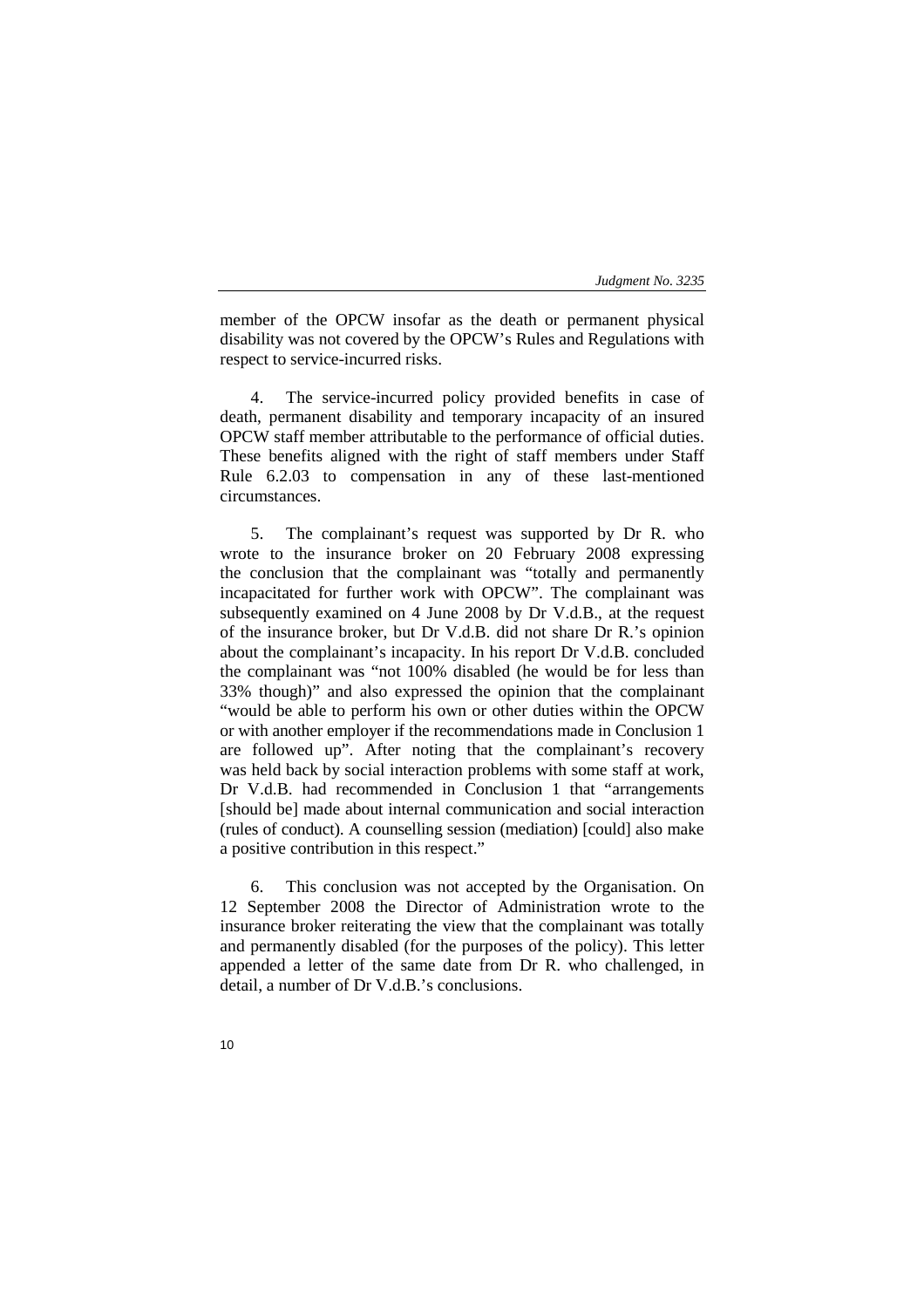7. This ongoing disagreement between the OPCW and the insurance broker led to the appointment of an arbitrator pursuant to the insurance policy. The agreement to appoint the arbitrator, the Arbitration Compromise dated 20 February 2009, was expressed to be between the complainant and the OPCW of the one part and the insurance broker of the other part and it was intended that the decision of the arbitrator would be accepted as final.

8. The arbitrator reported on 14 April 2009. While he accepted that the complainant suffered from several psychological disorders, he concluded the disability was "of a temporary nature". Two of the disorders were said to be "in principle reversible, if treated adequately".

9. On 22 May 2009 the complainant was informed that, as a result of the arbitrator's findings, he would be expected to return to work on the basis of a structured return-to-work programme. He was also advised that if he did not report for work, the Director-General would initiate termination procedures as provided in Staff Regulation 9.1(a). Regulation 9.1 provides:

- "(a) The Director-General may terminate the appointment of a staff member prior to the expiration date of his or her contract if the necessities for the service require abolition of the post or reduction of the staff; if the services of the individual concerned prove unsatisfactory; if the conduct of a staff member indicates that he/she does not meet the highest standards of integrity required by the Organisation; **if the staff member is, for reasons of health, incapacitated for further service**, or if facts anterior to the appointment of the staff member and relevant to his or her suitability come to light that, if they had been known at the time of appointment, should, under the standards established under these Staff Regulations, have precluded his or her appointment.
- (b) No termination under subparagraph (a) shall take place until the matter has been considered and reported on by a special advisory board appointed for that purpose by the Director-General.
- (c) The Director-General shall terminate the appointment of a staff member in case the State Party of which the staff member is a citizen ceases to be a member of the Organisation." (Emphasis added.)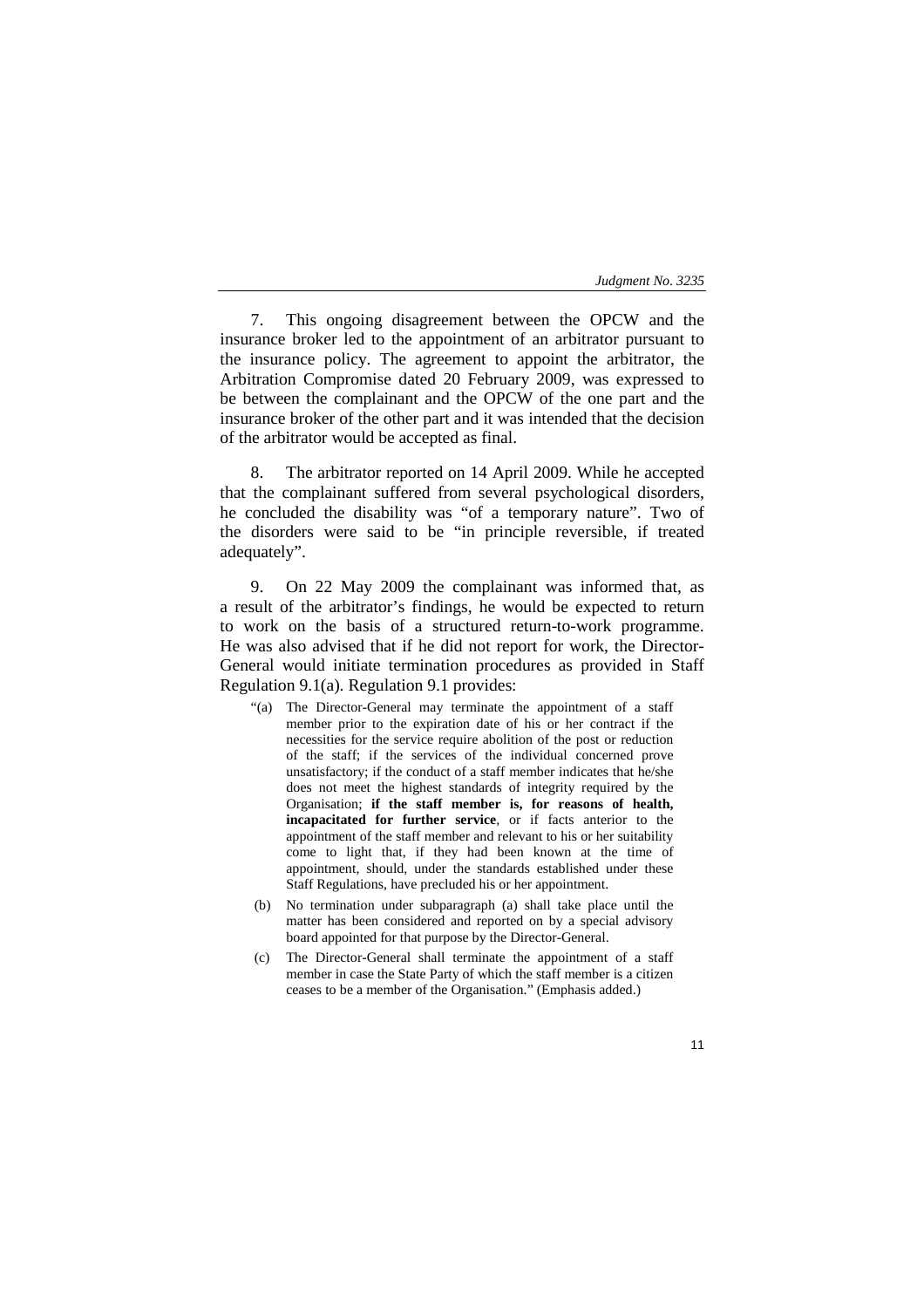10. The complainant stated at a meeting on 27 May 2009 that he did not intend to return to work. He failed to do so on 2 June, the return date nominated by the OPCW. By letter dated 29 June 2009 the complainant was informed by the Head of the Human Resources Branch that, as he had not returned to work as requested, the Director-General had decided to propose the termination of the complainant's employment. To this end, the letter indicated that the Director-General proposed to convene a special advisory board (SAB). This was required by Staff Regulation 9.1(b) as supplemented by an Administrative Directive of 22 July 1997 (AD/ADM/5).

11. The SAB advised against terminating the complainant's contract on the grounds of his being incapacitated for further service due to reasons of health. This was the ground originally proposed to the SAB by the Head of the Human Resources Branch in a memorandum of 17 June 2009 to the members of the SAB. In a memorandum of 24 June 2009 he requested that the information provided to the SAB be corrected so that it would consider the termination of the complainant's appointment on the ground that he did not return to work. However, the SAB did advise that the complainant "could be terminated in accordance with staff rule 9.1(a), not limited to the conditions stated in [the memorandum of 17 June 2009]".

12. In a letter dated 20 October 2009 the complainant was informed that the Director-General had decided to terminate his employment because his services had proved to be unsatisfactory. The complainant sought review of this decision, a request which was rejected by the Director-General. On 23 December 2009 the complainant appealed against this decision to the OPCW Appeals Council.

13. The Appeals Council provided its recommendations to the Director-General on 21 October 2010. Its ultimate conclusion had two elements. The first was that the decision to terminate the complainant's contract on the basis of unsatisfactory service was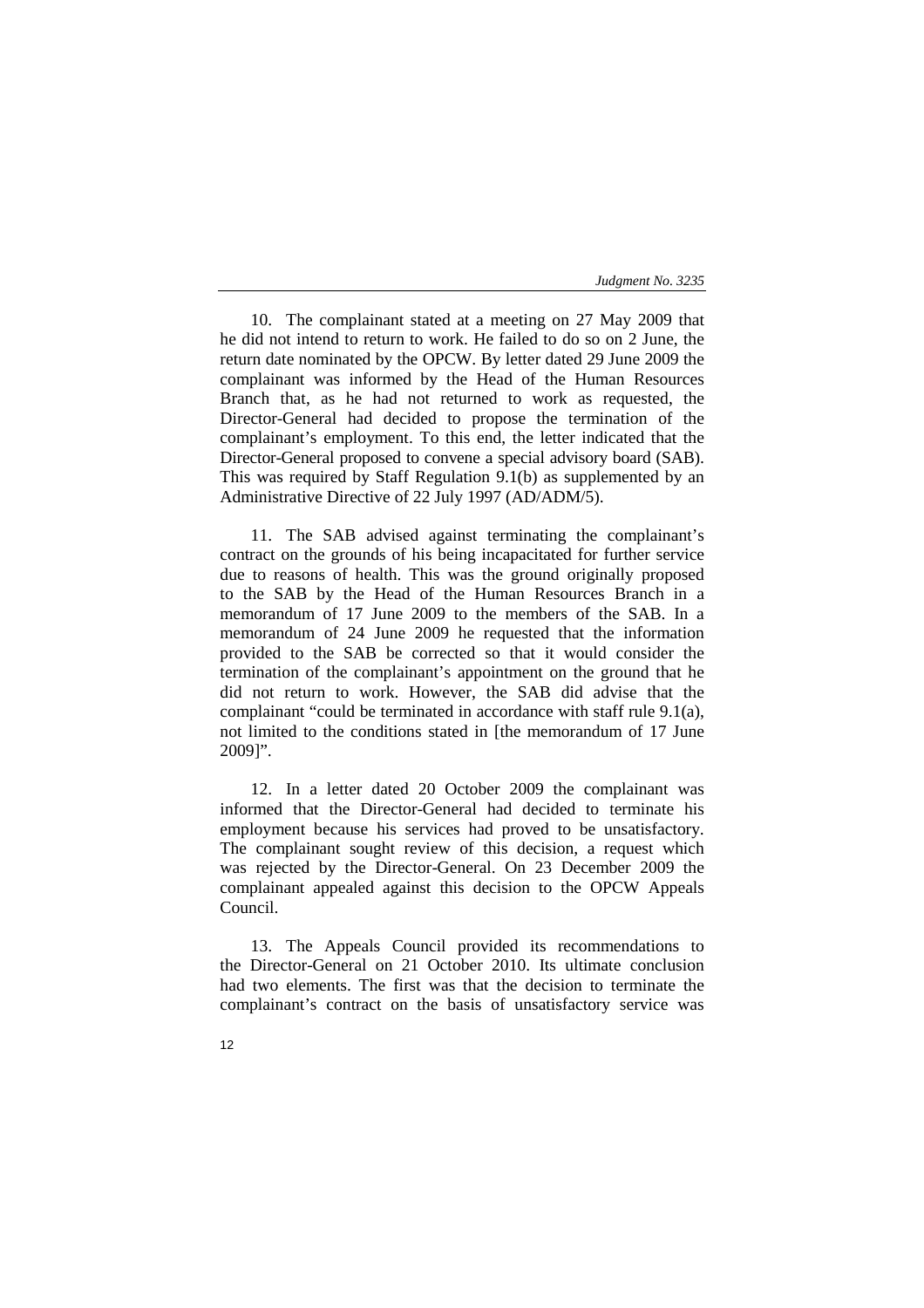appropriate on the facts available to the Administration at the time. The second element was a recommendation that the Director-General re-examine the grounds of termination in the light of the information provided by Dr R. in an e-mail of 15 October 2010. In that e-mail, Dr R. appears to repeat his opinion that the complainant could not return to work. As noted earlier, on 19 November 2010 the Director-General reconfirmed his earlier decision to terminate the complainant's contract.

14. The complainant's claims and submissions focus on two matters. The first is the impugned decision. The second is "the decision to deny benefits", namely disability benefits. A subsidiary or related issue flows from the complainant's apparent contention that his request of 18 February 2008 should have been viewed as raising the possibility that the claimed disability was attributable to the performance of official duties (thus potentially invoking rights conferred by Staff Rule 6.2.03).

15. It is convenient to consider first the OPCW's challenge to the receivability of the claim concerning "the decision to deny benefits". This issue arises in circumstances where the complainant identified in his complaint form in this Tribunal the impugned decision as the decision of the Director-General of 19 November 2010 which, in terms, was only a decision to reconfirm the earlier decision, of 20 October 2009, to terminate the complainant's contract on the grounds of unsatisfactory service. The complainant's internal appeal to the Appeals Council was, at least initially, expressed to be against the decision of 20 October 2009.

16. It should be noted again, at this point, that the complainant's request of 18 February 2008 was that his illness be recognised as a non service-incurred permanent total disability. However, since then and in May 2010, the complainant sought the payment of service-incurred disability benefits. That is, he made a claim against the OPCW on the ground that his illness was attributable to the performance of his duties. This claim was rejected in a decision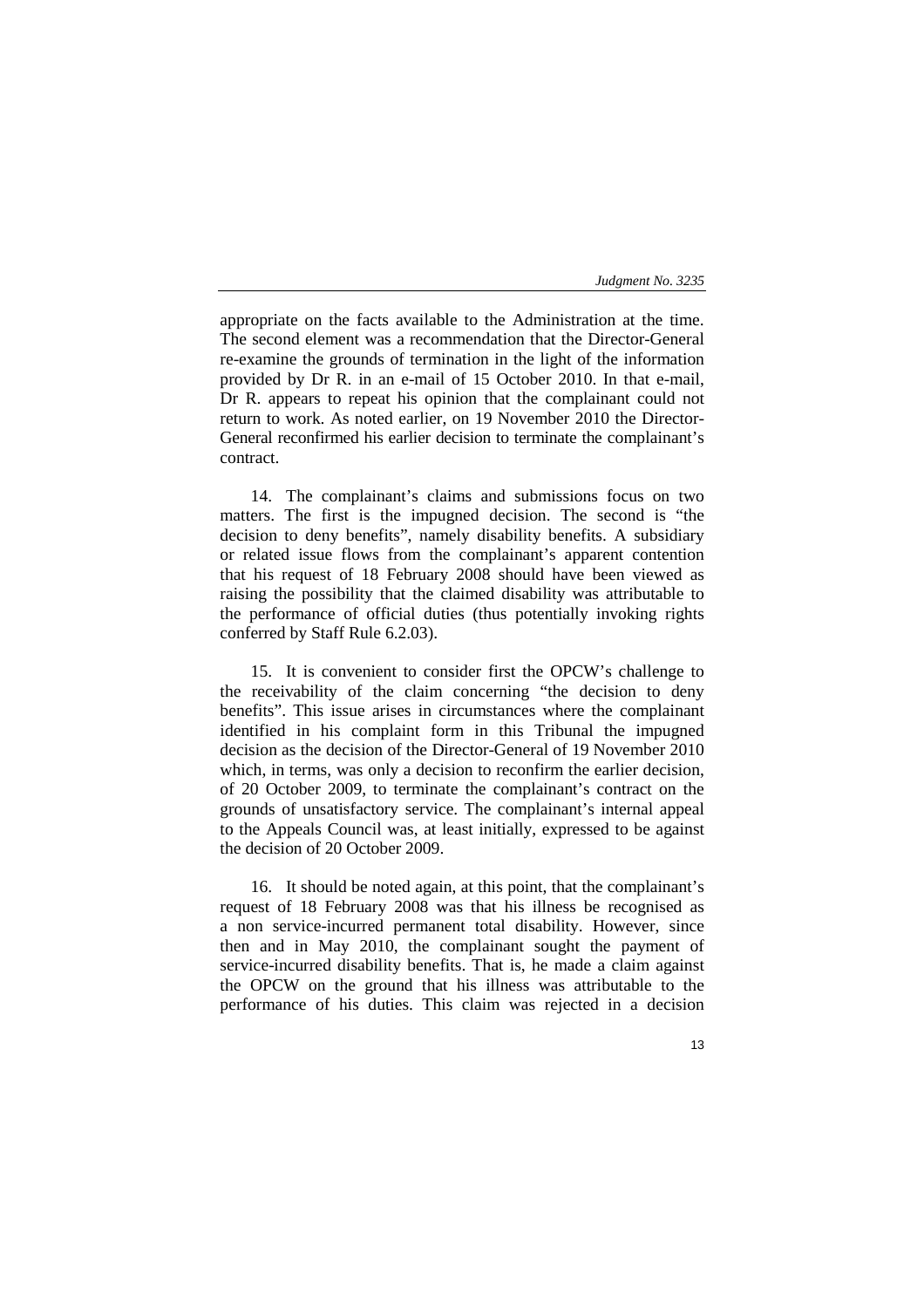contained in a letter to the complainant dated 22 September 2010. That decision is the subject of an internal appeal which has not yet been resolved.

17. The OPCW argues that insofar as the complainant now seeks to pursue a complaint before this Tribunal challenging a "decision to deny benefits", that complaint is irreceivable because the complainant has not exhausted internal remedies. To the extent that the "denial of benefits" concerned illness attributable to the performance of duties, that was not the subject matter of the request of 18 February 2008 and is now only the subject matter of a claim which was made in September 2010 and which is the subject of internal review, not yet resolved. Accordingly, and having regard to Article VII, paragraph 1, of the Tribunal's Statute, the Tribunal concludes the complaint is, in this respect, irreceivable.

18. To the extent that the denial of benefits concerned non service-related illness, alleged consequential disability and an entitlement to benefits, the complainant confronts a slightly different but fundamental difficulty at the threshold. His request of 18 February 2008 was to invoke the provisions of the insurance policy. He did not point then (or since) to any instrument or law conferring a right to the provision of such a benefit by his employer and any corresponding legal obligation of the OPCW to provide the benefit. All that followed after his request of 18 February 2008 was the determination of the question of whether, under the policy and as a matter of contract or insurance law, the insurance broker was obliged to make a payment to the complainant. That issue was finally determined, under the policy, by the decision of the arbitrator. No administrative decision, either express or implied, was made by the OPCW to refuse to provide a benefit it may have been obliged to provide in contradistinction to a benefit or payment the insurance broker was obliged to provide or pay under the policy. Of course, had the complainant sought a decision from the OPCW that it provide a benefit, an issue would most likely have arisen about whether the OPCW was under any obligation to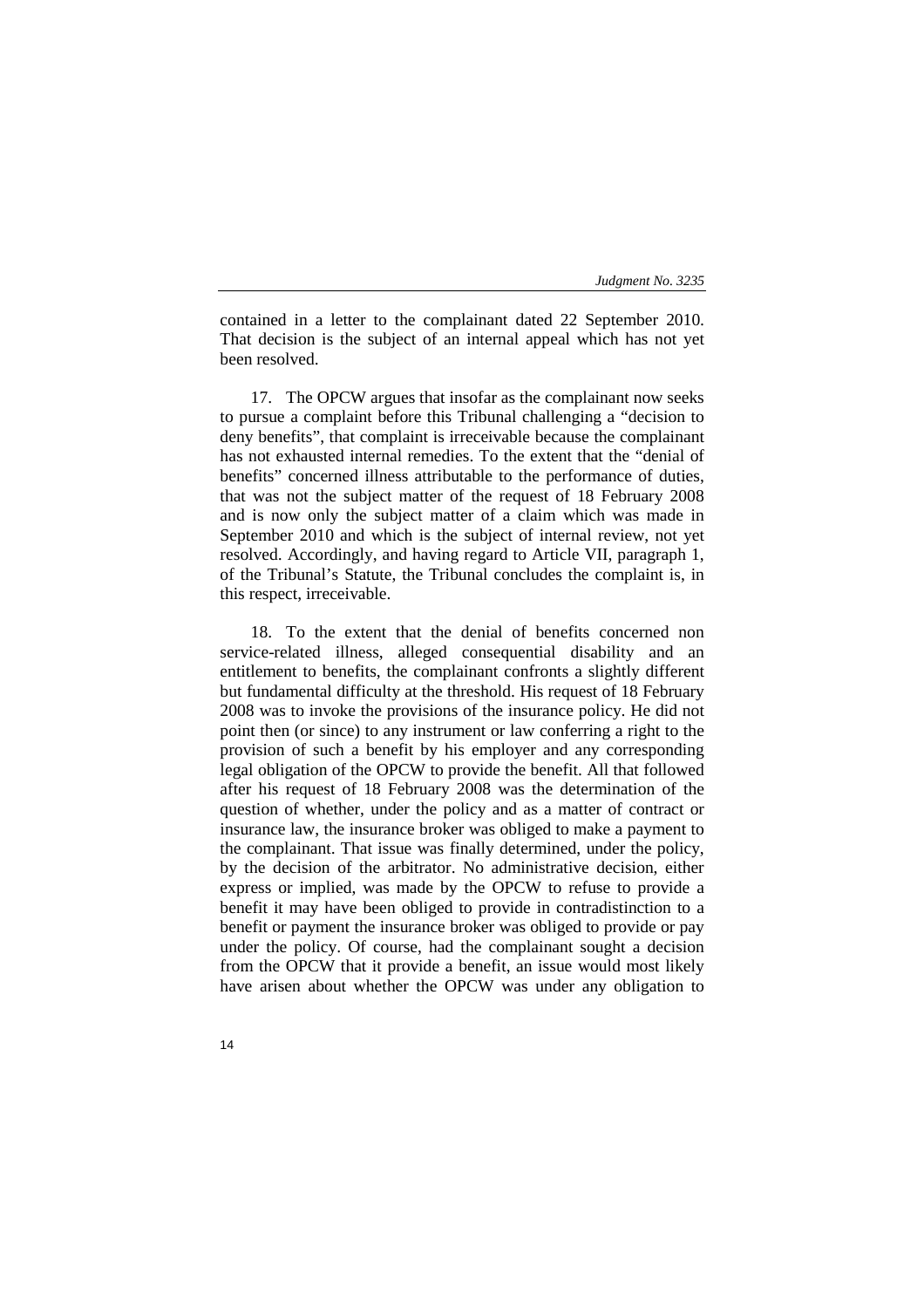provide such a benefit (benefits for a non service-incurred disability) under the Staff Rules or any other instrument or law. However, having regard to the nature of the request made on 18 February 2008, that issue has not arisen. Article II, paragraph 2, of the Statute of the Tribunal, which the complainant relies on, has no application in this regard given that it is restricted to invalidity, injury or disease incurred by an official in the course of his employment. This aspect of the complainant's complaint is therefore also irreceivable.

19. This leads to a consideration of that aspect of the complainant's complaint which is receivable, namely his challenge to the impugned decision to terminate his employment.

20. As noted earlier, the complainant appealed to the Appeals Council. It is of some importance that, while the Appeals Council was satisfied that the decision to terminate the complainant's contract for reasons of unsatisfactory service was appropriate at the time on the facts then known by the Administration, it nonetheless recommended that the Director-General re-examine the grounds of the termination in the light of the information provided by Dr R. on 15 October 2010. This was a reference to the opinion of the Head of the OPCW's Health and Safety Branch, Dr R., who was also treating the complainant, that the complainant could not return to work and, in effect, the attempts to provide the complainant with a work programme had been a flawed process.

21. While the Appeals Council did not express this view in any concluded way, it was clearly alluding to the possibility in its recommendation that the appropriate ground was that "the staff member [was], for reasons of health, incapacitated for further service" as provided for by Regulation 9.1(a). In the impugned decision there is nothing to indicate that this recommendation was considered and acted on, it is simply asserted that "it [was] not legally based". That is, the decision does not indicate whether the Director-General confronted the issue raised by the recommendation that, in substance, may have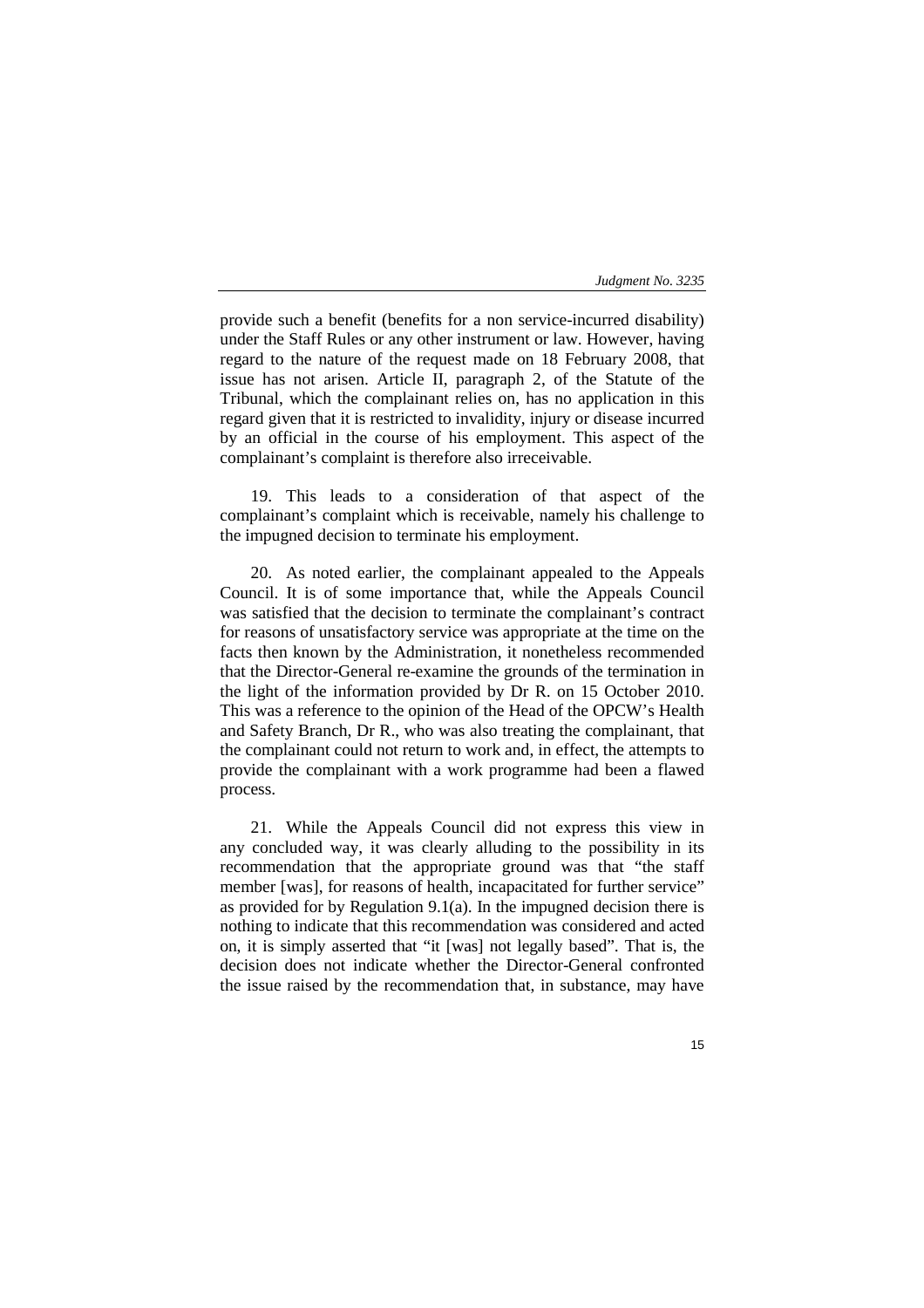involved him deciding either to act on or to reject the opinion of Dr R., the Head of the Health and Safety Branch. No explanation was given as to why the recommendation was not legally based. As the Tribunal noted in Judgment 2347, to say a recommendation "is wrong in law, without saying why, is not only uninformative, it can be entirely misleading as to the real grounds for the decision". In the present case, one cannot discount the possibility that the decision was taken to adhere to the original ground of unsatisfactory service because the ground of incapacity for reasons of health would have raised the spectre of the OPCW being liable to pay compensation under Staff Rule 6.2.03. However, whatever the basis for the Director-General adhering to the original ground, the complainant was entitled to know why either the recommendation to consider another ground was rejected, or that it was considered and the other ground was not considered appropriate. While the ultimate decision of the Appeals Council was not favourable to the complainant, its recommendation potentially was favourable in a material way. The Director-General should have explained whether he followed the recommendation and if he did, why he adhered to the original ground. He did not. For this reason alone, his decision should be set aside and the complainant is entitled to moral damages.

22. The Tribunal appreciates that this conclusion does not deal with many aspects of the complainant's arguments otherwise challenging the impugned decision to terminate nor addresses the relief sought. It is open to the Director-General's discretion, when reviewing his reasons, to consider resolving the matter on a final and agreed basis and also reconsider whether, in all the circumstances, it is appropriate to reject the opinion of the Senior Medical Officer of the OPCW's Health and Safety Branch, who was also treating the complainant and, in so doing, prefer the opinion of a medical practitioner retained for a different purpose.